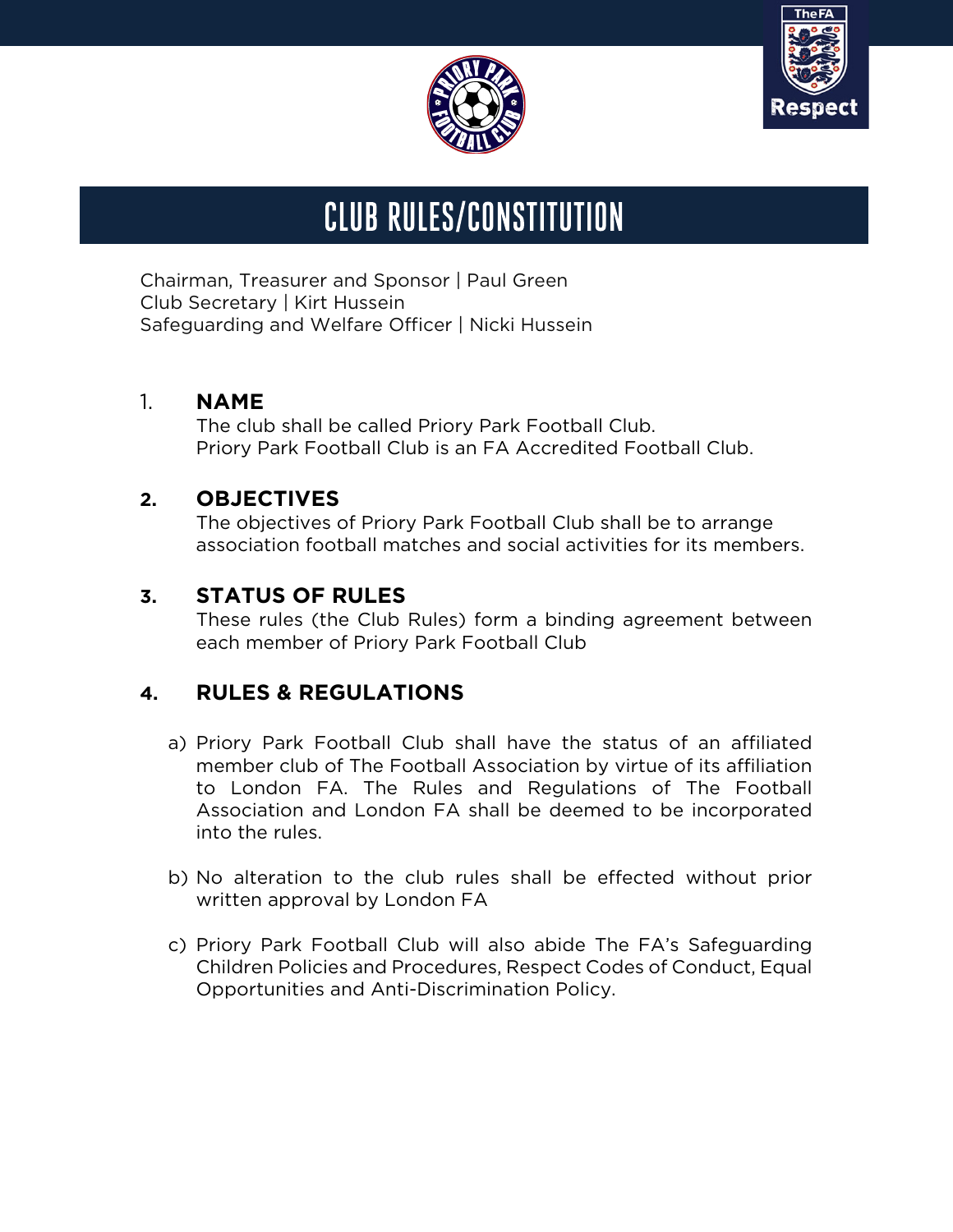



#### **5. CLUB MEMBERSHIP**

- a) The members of the club shall be those persons listed in the register of members; this shall be maintained by the club secretary.
- b) Any person who wishes to be a member must apply on a membership application form and submit it to the club secretary. Election to membership shall be at the sole discretion of the club committee. Membership shall be effective upon an applicant's name being entered in the membership register.
- c) In the event of a member's resignation or expulsion his or her name shall be removed from the membership register.
- d) The FA and London FA shall be given access to the membership register on request.

## **6. ANNUAL MEMBERSHIP FEE**

- a) An annual fee payable by each member shall be determined from time to time by the club committee. Any fee shall be payable on a successful application for membership and annually by each member. Fees shall not be repayable.
- b) The club committee has the authority to levy further subscriptions from the members as are reasonably necessary to fulfill the objects of the club.

# **7. RESIGNATION AND EXPULSION**

- a) A member shall cease to be a member of Priory Park Football Club if, and on the date of which, he/she gives notice to the Club Committee of their resignation.
- b) The Club Committee shall have the power to expel a member when, in their opinion, it would not be in the interests of the club for them to remain a member.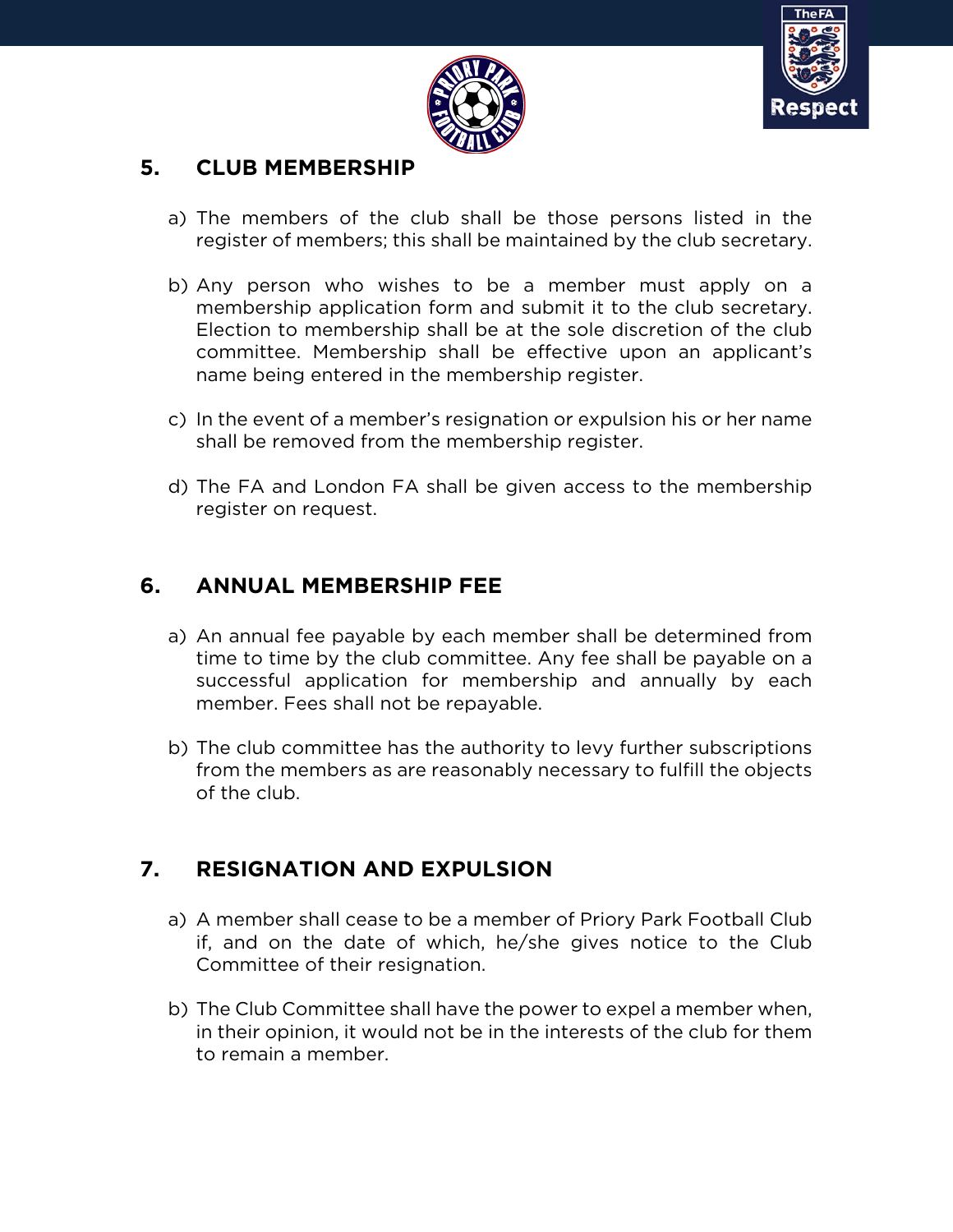



c) A member who resigns or is expelled shall not be entitled to claim any of the club's property.

## **8. CLUB COMMITTEE**

- a) The Club Committee shall consist of the following club officers: Chairperson, Treasurer, Secretary, Assistant Secretary & Minutes Secretary and (Club Welfare Officer – Youth Clubs Only (U18 teams and Below)).
- b) Each Club Officer and Committee Member shall hold office from the date of appointment until the next Annual General Meeting unless otherwise resolved at a Special General Meeting. One person may not hold any more than two positions of Club officer at any one time. The Club Committee shall be responsible for the management of all the Club affairs. Decisions of the Club Committee shall be made by a simple majority of those attending the Club Committee Meeting. The Chairperson of the Club Committee meeting shall have the casting vote in the

event of a tie. Meetings of the club committee shall be chaired by the Paul Green or in their absence the Kirt Hussein.

- c) The quorum for the transaction of business of the club committee shall be three.
- d) Decisions of the Club Committee of meetings shall be entered into the Clubs minute book which will be maintained by the Club Secretary.
- e) Any Member of the Club Committee may call a meeting of the Club Committee by giving no less than 7 days notice to all members of the Club Committee. The Club Committee shall hold no less than 4 meetings per year.
- f) An out-going member of the Club Committee may be re-elected. A member proposed by one and seconded by another of the remaining Club Committee members and approved by a simple majority of the remaining Committee members shall fill any vacancy on the Club Committee, which arises between Annual General Meetings.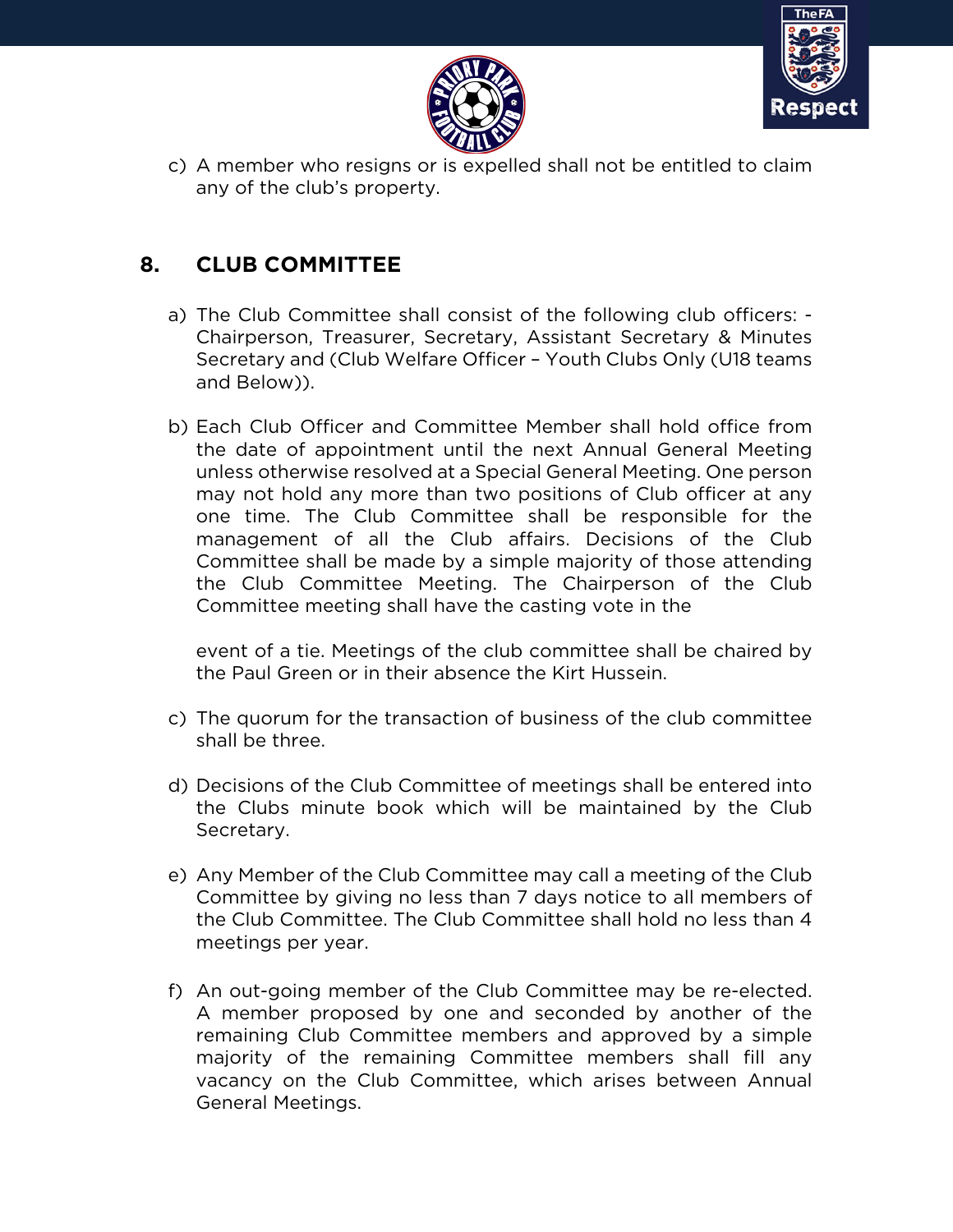



- g) Save as provided for in the Rules & Regulations of The Football Association and the London FA to which Priory Park Football Club is affiliated; the Club Committee shall have the power to decide all questions and disputes arising in respect of any issues concerning the Club rules
- h) The position of a Club Officer shall be vacated if such person is subject to a decision of The FA that such person be suspended from holding office or from taking part in any football activity relating to the administration or management of a football club.
- i) The Club Welfare Officer will sit upon the committee as a standing member

# **9. ANNUAL AND SPECIAL GENERAL MEETING**

- a) An Annual General Meeting (AGM) shall be held in each year to:
	- 1. Receive a report of the activities of the club over the previous year.
	- 2. Receive a report of the clubs finances over the previous year.
	- 3. Elect the members of the Club Committee.
	- 4. Consider any other business.
- b) Nominations for elections of members as Club Officers or as members of the Club Committee shall be made in writing by the proposer and seconder, both whom must be existing members of the Club, to the Club Secretary no less than 21 days before the AGM. Notice of any resolution to be proposed at the AGM shall be given in writing to the Club Secretary no less than 21 days before the meeting.
- c) A Special General Meeting (SGM) may be called at any time by the committee and shall be called within 21 days of the receipt by the Club Secretary of a requisition in writing signed by no less than five members stating the purposes for which the meeting is required and the resolutions proposed. Business at an SGM may be any business transacted at an AGM.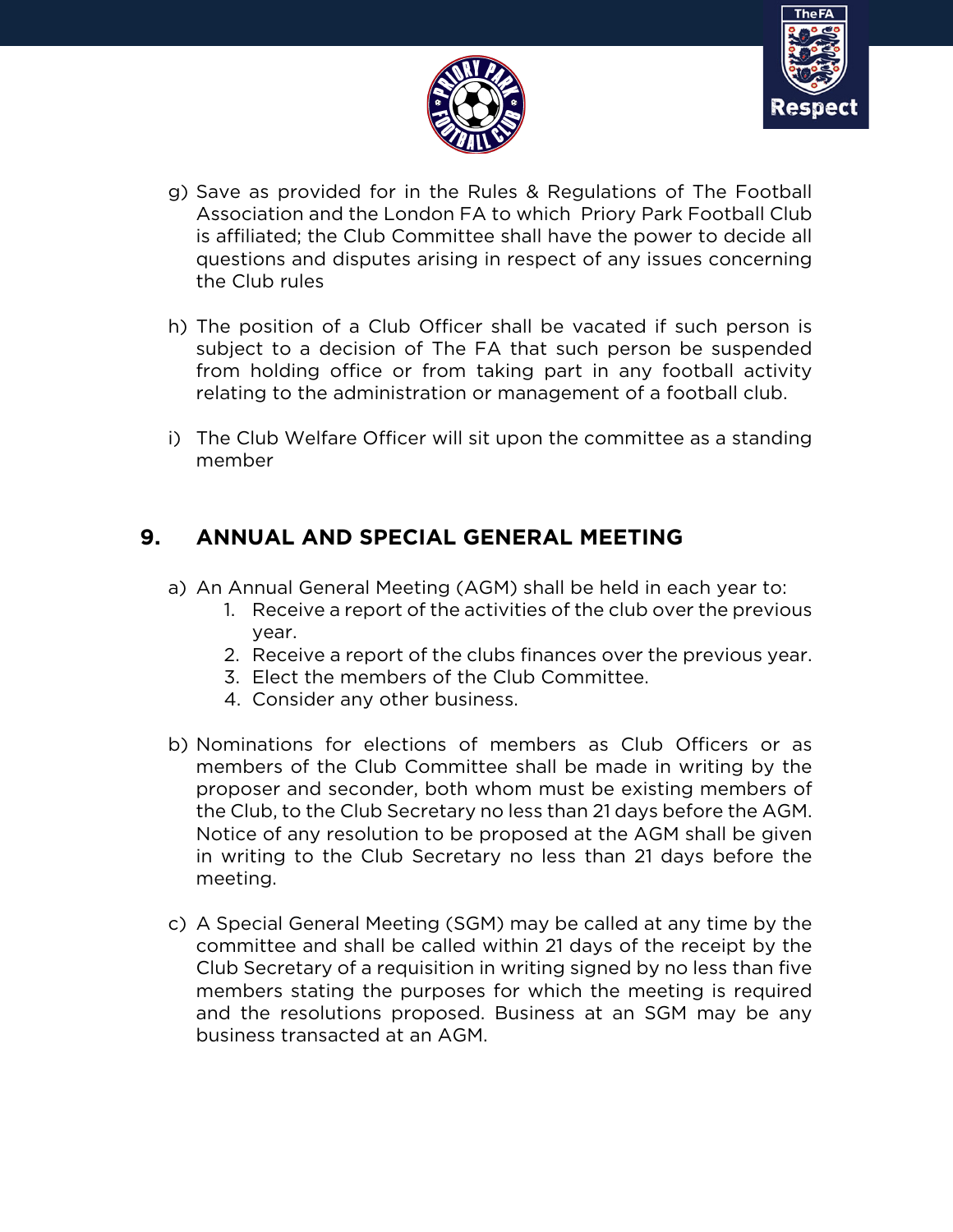



- d) The Secretary shall send to each member written notice of the date of a General Meeting together with resolutions to be proposed at least 14 days before the meeting.
- e) The quorum for a General Meeting shall be three.
- f) The Chairperson or in their absence a member selected by the Club Committee shall take the Chair. Each member present shall have one vote and a simple majority shall pass resolutions. In the event of an equality of votes the Chairperson of the meeting shall have the casting vote.
- g) The Club Secretary, or in their absence a member of the Committee, shall enter minutes of General Meetings into the minute book of the Club.
- h) At its first meeting following each AGM the club committee shall appoint a club member to be responsible for each of the clubs football teams. The appointed members shall be responsible for managing the affairs of the team. The appointed members shall present a written report of the activities of the team at club meetings.

#### **11. CLUB FINANCES**

- a) A bank account shall be opened and maintained in the name of Priory Park Football Club. Designated account signatories shall be the Chairperson, the Club Secretary and the Club Treasurer. No sum shall be drawn from the Club account except by cheque signed by two of the signatories. All monies payable to Priory Park Football Club shall be received by the Treasurer and deposited into the Club account.
- b) The income and assets of the Club shall be applied only in furtherance of the objects of the Club.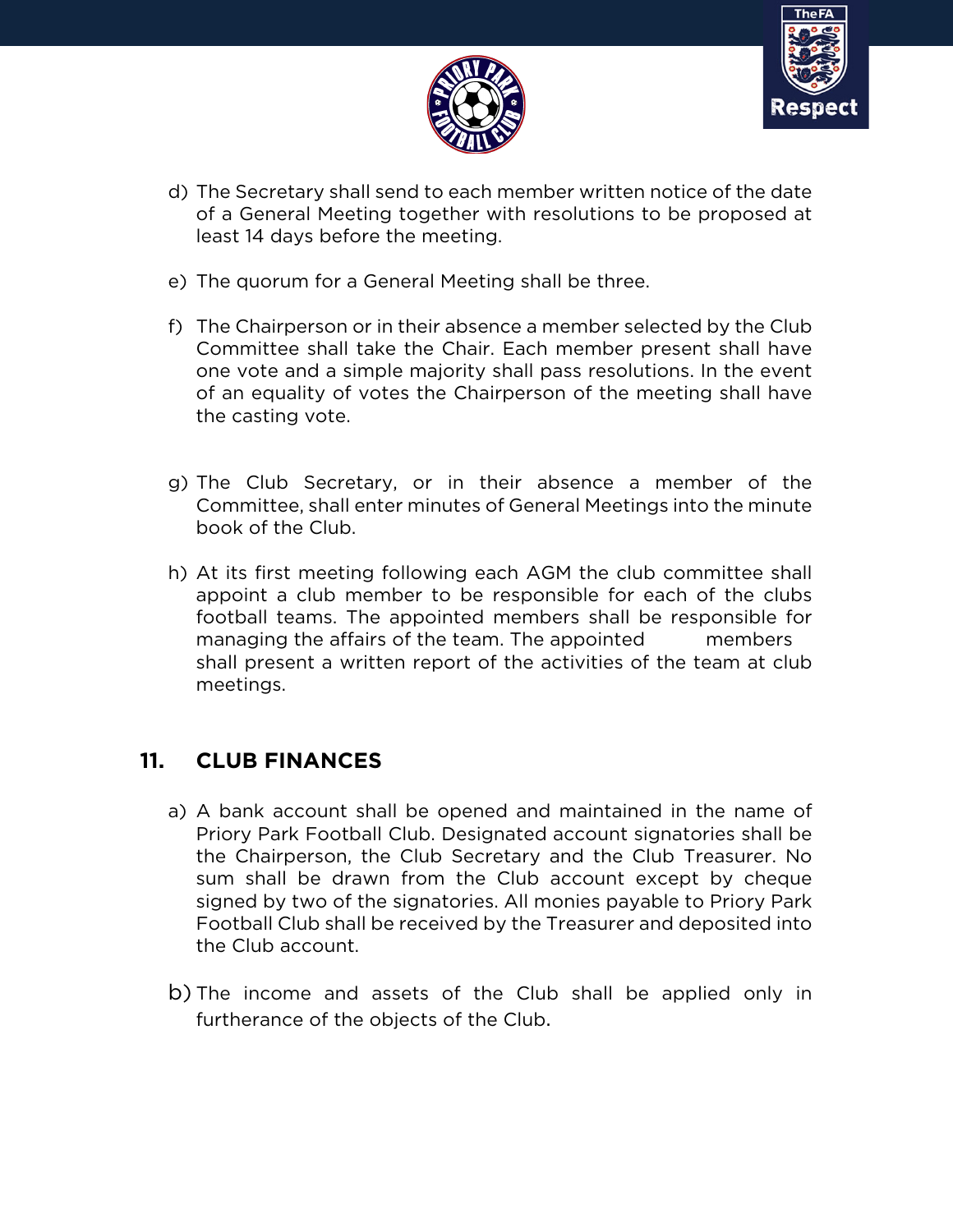



- c) The Club Committee shall have the power to authorise the payment of remuneration and expenses to any member of the Club and to any other person or persons for services rendered to the Club.
- d) The Club shall prepare an annual Financial Statement in such form as shall be published by the FA from time to time.
- e) The Club Property, other than the Club account shall be vested in no less than two and no more than four custodians, one of whom shall be the treasurer (The Custodians), who shall deal with the Club Property as directed by decisions of the Club Committee and entry in the minute book shall be conclusive evidence of such decision.
- f) The Custodians shall be appointed by the club in a General Meeting and shall hold office until death of resignation unless removed by resolution passed at a General Meeting.
- g) On their removal or resignation a custodian shall execute a conveyance in such form as in punished by the FA from time to time to a newly elected custodian or the existing custodians as directed by the Club Committee. On the death of a custodian, any Club property vested in them shall vest automatically in the surviving custodians. If there is only one surviving custodian, a Special General Meeting shall be convened as soon as possible to appoint another custodian.
- h) The custodians shall be entitled to an indemnity out of the Club property for all expenses and other liabilities reasonably incurred by them carrying out their duties.

# **12. DISSOLUTION**

- a) A resolution to dissolve the club shall only be proposed at a General Meeting and shall be carried by a majority of at least three-quarters of the members present.
- b) The dissolution shall take effect from the date of the resolution and the members of the club committee shall be responsible for the winding up of the assets and liabilities of the club.